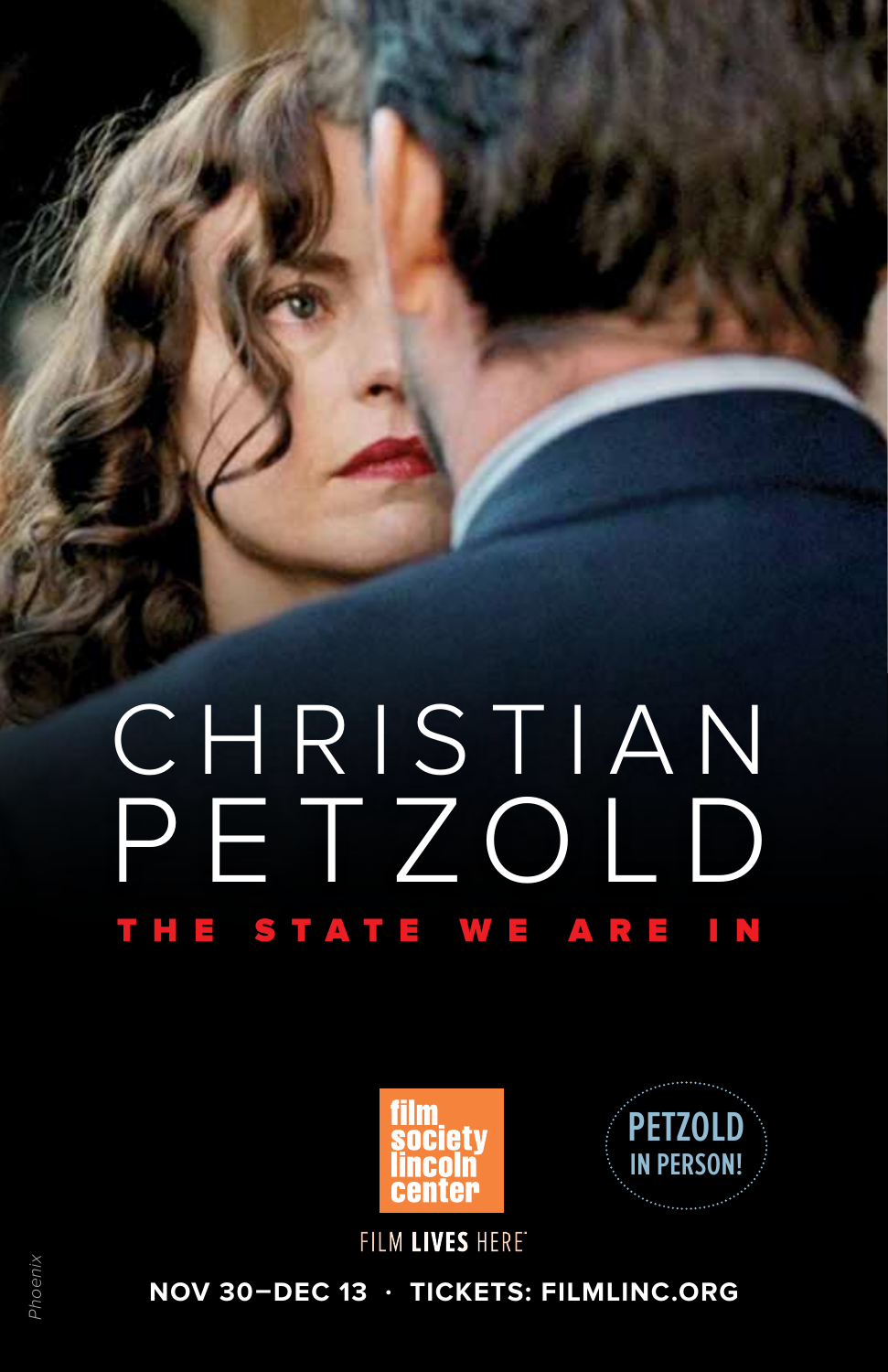## Christian Petzold's films are like no one else's.

At once intricately engaged with the real world and steeped in film history, they radically reimagine such genres as film noir, thriller, melodrama, and the spy drama, offering narrative mysteries, enigmatic protagonists immersed in even more enigmatic circumstances, an incomparable sense of atmosphere and style, and surprising links between Germany's turbulent past and its fragile present. A founding member of the loose movement known as the Berlin School, and a longtime collaborator of the late Harun Farocki, Petzold gained international attention with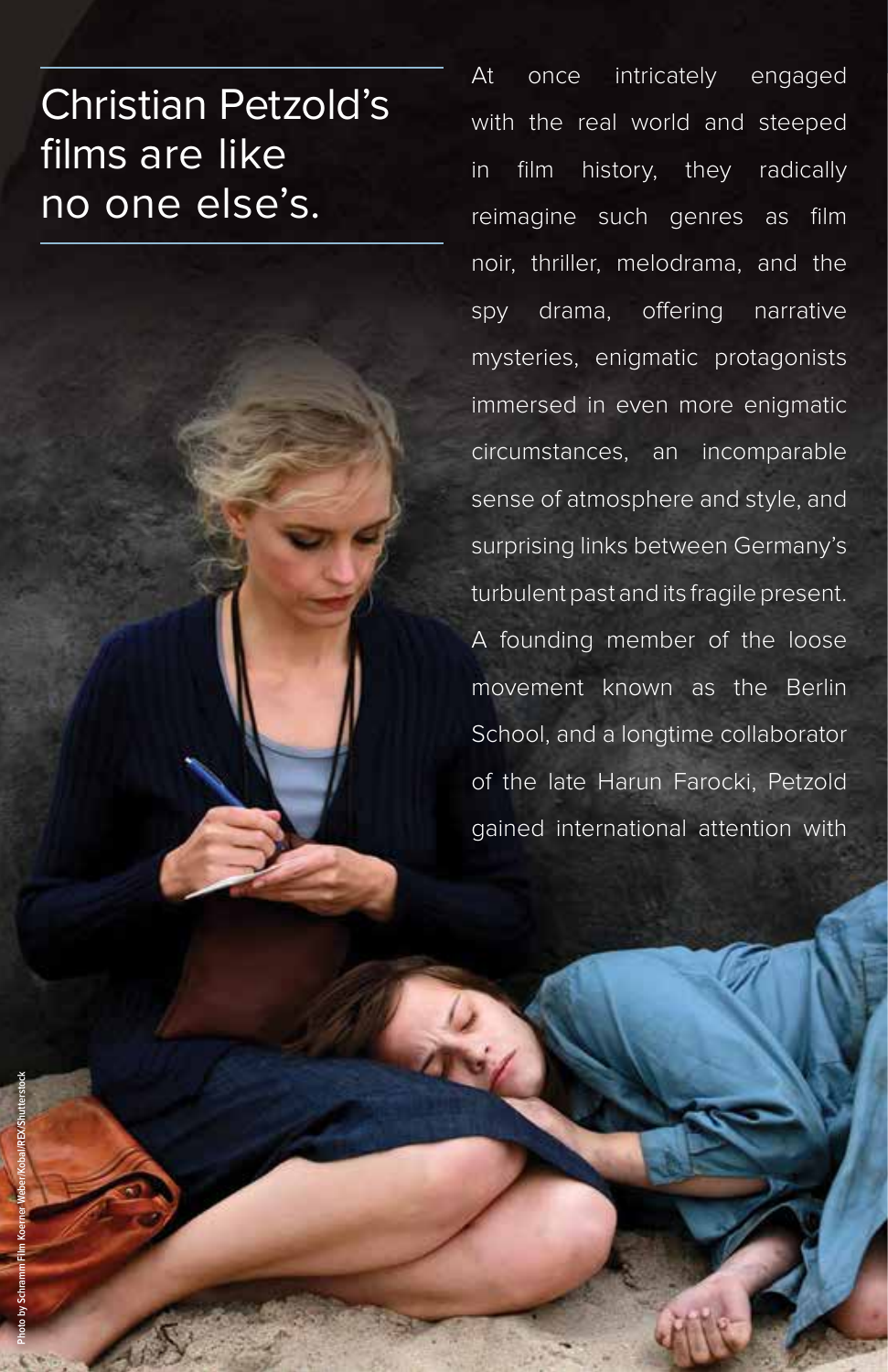acclaimed titles *Jerichow* (2008), *Barbara* (2012; NYFF50), *Phoenix*  (2014), and his latest masterwork, *Transit* (2018; NYFF56). The expanse of his career—which you can read about in chronological order on the following pages affirms his status as one of contemporary cinema's premier directors, and the Film Society is honored to host Petzold in person. In addition to featuring his own works, we will present a selection of movies that have influenced him.

*Presented in collaboration with the Goethe-Institut, with support from German Films*

**Organized by Dennis Lim and Dan Sullivan**





### **SNEAK PREVIEW TRANSIT Germany/France, 2018, 101m German and French with English subtitles**

In Petzold's brilliant, haunting adaptation of German novelist Anna Seghers's 1944 book *Transit*, a hollowed-out European refugee (Franz Rogowski), who has escaped from two concentration camps, arrives in Marseille assuming the identity of a dead novelist whose papers he is carrying. He enters the arid, threadbare world of the refugee community, where he becomes enmeshed in the lives of a desperate young mother and son and a mysterious woman named Marie (Paula Beer). *Transit* is a film told in two tenses: 1940 and right now, historic past and immediate present, like two translucent panes held up to the light and mysteriously contrasting and blending. An NYFF56 selection. *A Music Box Films release*.

**Friday, November 30 6:30pm** Q&A with Christian Petzold

**FOR TICKETS: FILMLINC.ORG**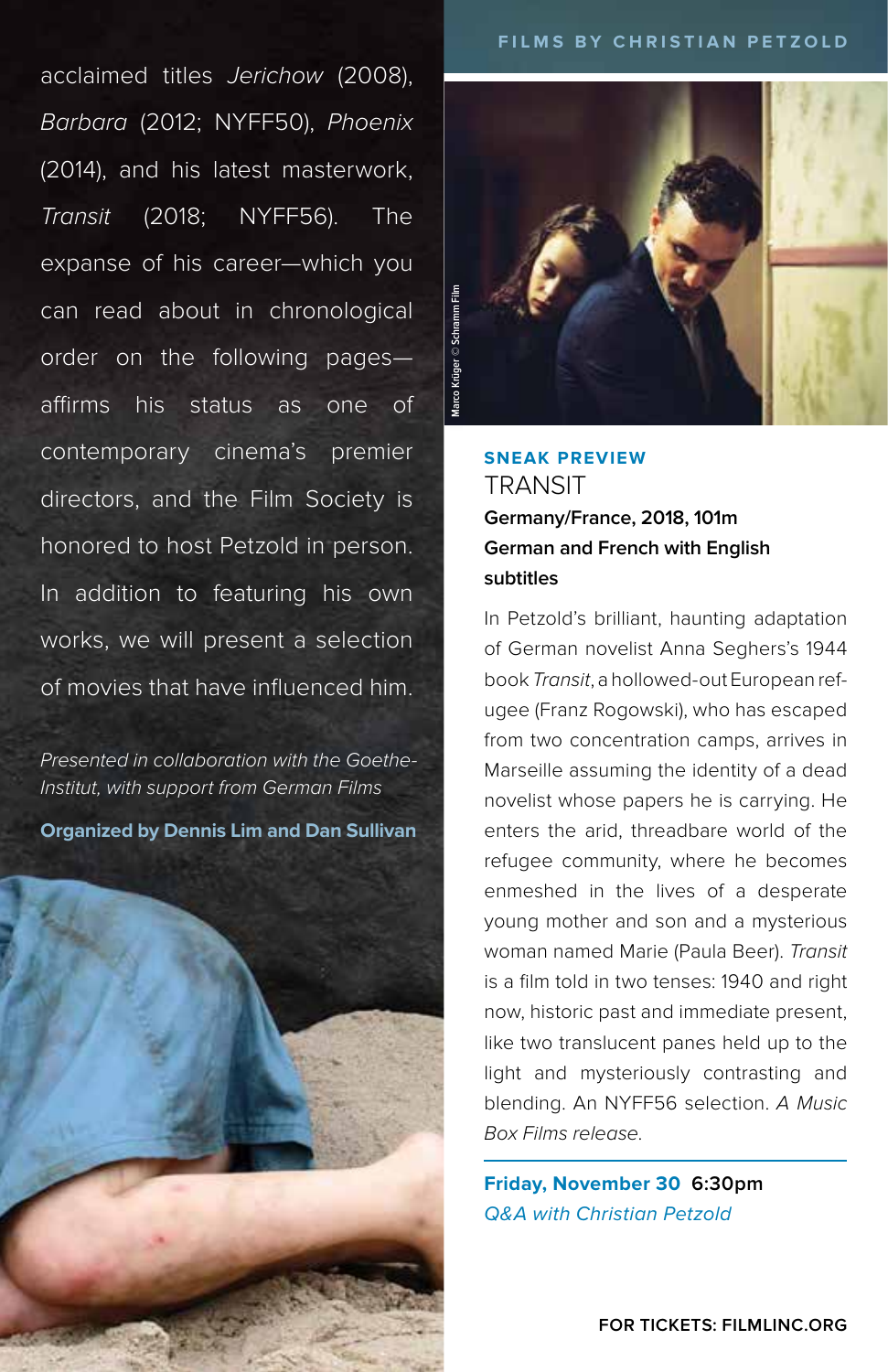

### PILOTS / PILOTINNEN **Germany, 1995, 16mm, 68m German with English subtitles**

Petzold's film school graduation project is an unconventional thriller—which later aired on German TV—that introduces a major theme of his films: women navigating a cold world of dead-end jobs and economic precarity in post-reunification Germany. Loosely adapting *The 39 Steps*, *Pilots* follows two traveling cosmetic saleswomen—one nearing middle age and fighting for her job, the other a younger competitor and the boss's lover—who start out as enemies and become outlaw accomplices. Petzold captures mid-nineties Germany's bland highway landscapes of roadside motels and rest-stops in an economical style reminiscent of Bresson. *Courtesy of Austrian Filmmuseum.*

### *Preceded by:*

SÜDEN **Germany, 1990, 16mm, 9m German with English subtitles Friday, December 7 9:00pm\* Wednesday, December 12 7:00pm**

### CUBA LIBRE **Germany, 1996, 92m German with English subtitles**

Extending his fascination with genre cinema, Petzold's second feature is a made-for-television variation on the 1945 noir *Detour*, transposing Ulmer's Poverty Row classic from the gloomy backroads of postwar America to the drab railway stations and sunlit autobahns of 1990s Europe. Across this colorless landscape, homeless drifter Tom tracks ex-lover-turned-prostitute Tina with the questionable assistance of a slick rich guy named Jimmy, pursuing parallel paths on a desperate odyssey westward that just might lead all the way to Cuba.

**Wednesday, December 12 8:45pm**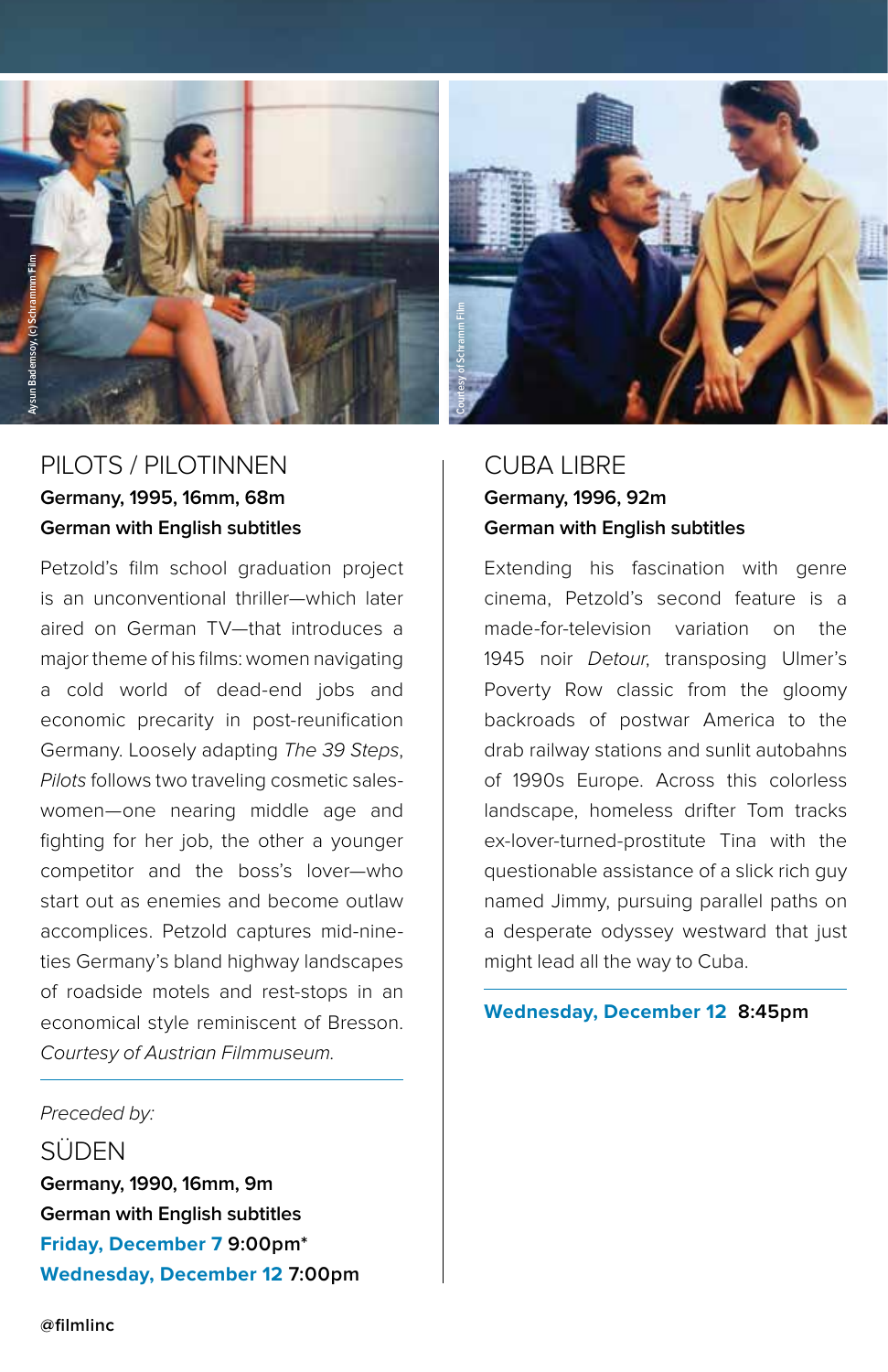

### THE SEX THIEF / DIE BEISCHLAFDIEBIN **Germany, 1998, 35mm, 85m German with English subtitles**

The third of Petzold's acclaimed television films closes his unofficial trilogy about marginalized women on the run with a tale of two sisters: Petra, a seasoned femme fatale posing as a successful hotel manager to dupe rich men around the luxury tourist resorts of Morocco, and Franziska, a failed academic desperately seeking a job in Cologne. Petzold portrays the exotic North African locale and the bright gray shops and transit zones of western Germany with the same stark equanimity, portraying a world of creepy businessmen, crippling debt, and the crushing weight of capitalism with a life of crime the only chance of escape. *Courtesy of Austrian Filmmuseum.*

### **Sunday, December 2 6:30pm** Introduction with Christian Petzold

**Saturday, December 8 6:30pm**

### THE STATE I AM IN / DIE INNERE SICHERHEIT **Germany, 2000, 35mm, 106m German and Portuguese with English subtitles**

With *The State I Am In*, Petzold definitively emerged as one of contemporary German cinema's masters—and one of the preeminent chroniclers of the nation's recent history. What at first seems a normal bourgeois European family on vacation is soon revealed to be something far more complex: the couple are former Red Army Faction operatives, on the run since the 1970s. In tow is their rebellious teenage daughter, who hungers for a normal life of boys, cigarettes, and pop music. Perpetually on the lam in a modern Europe that has all but forgotten them, the family finds its old dreams of a revolutionary future fading in the bright glare of the present. *Courtesy of the Goethe-Institut.*

### **Saturday, December 1 4:00pm** Q&A with Christian Petzold

**Friday, December 7 6:30pm Sunday, December 9 2:00pm**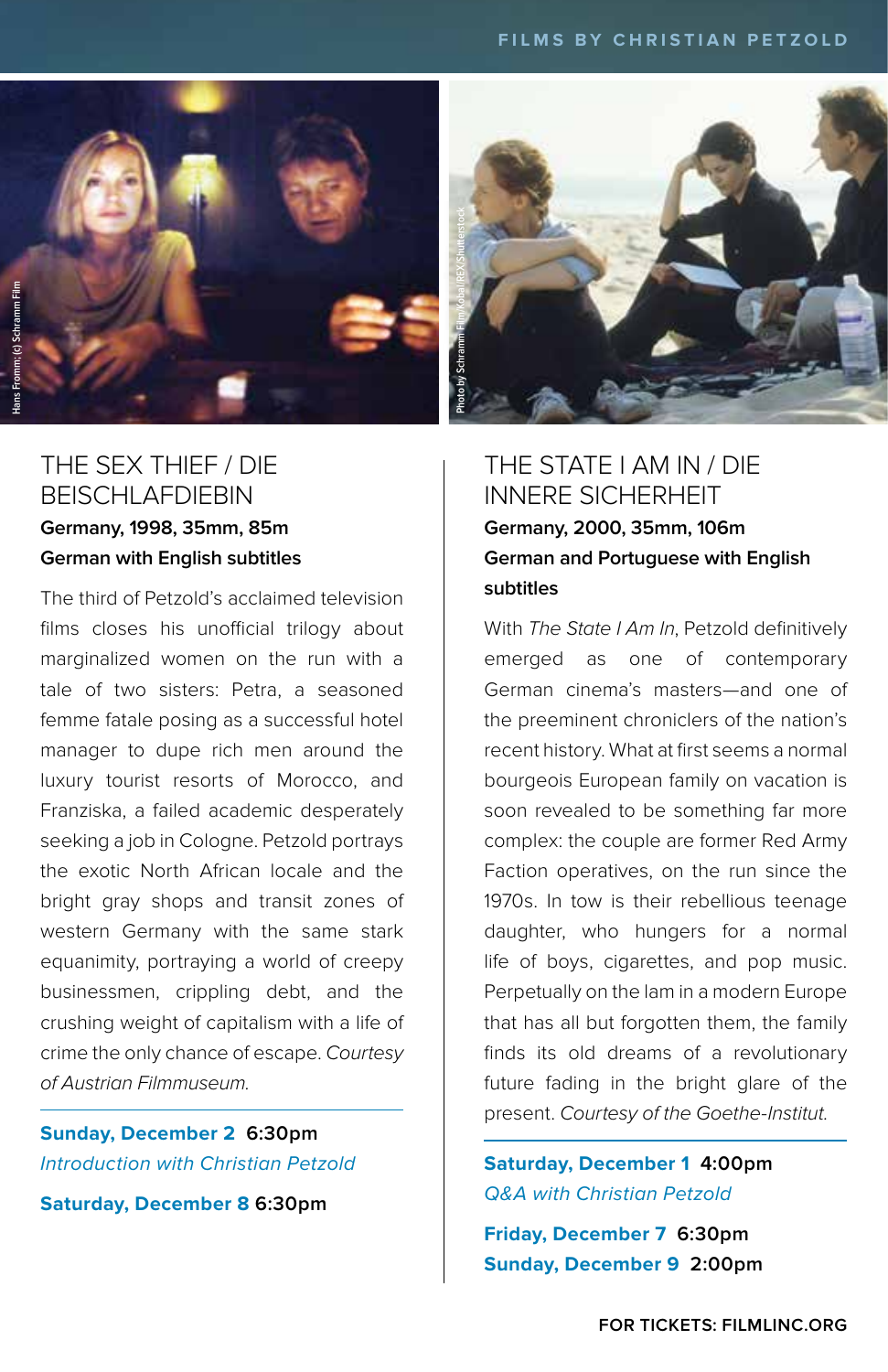

### SOMETHING TO REMIND ME / TOTER MANN **Germany, 2001, 35mm, 90m German with English subtitles**

The first entry in Petzold's "ghost trilogy," *Something to Remind Me* marks the first of his many collaborations with actress Nina Hoss. It's also the director's first variation on *Vertigo*, reshaping Hitchcock's classic story of pursuit, manipulation, and doomed obsessions via a seemingly innocent attraction between reserved attorney Thomas and Leyla, a lonely blonde woman who's new in town. But all is not what it appears to be. Dialing back Hitchcock's romantic impulse and cinematic extravagance, Petzold uses his trademark stylistic rigor and keen eye for human complexity to craft a fragile moral universe all his own. *Courtesy of Austrian Filmmuseum.*

**Tuesday, December 4 9:00pm Sunday, December 9 9:00pm**



### WOLFSBURG **Germany, 2003, 35mm, 90m German with English subtitles**

In the titular central German factory town, once the seat of Hitler's auto industry, self-absorbed luxury car salesman Philipp (Benno Fürmann) flees the scene of an accident that injures a young boy. But when he meets the child's mother, a supermarket shelf-stocker played by Nina Hoss, the guilt-ridden Philipp becomes embroiled in a melodrama of lies, romantic obsession, and simmering class conflict. With this tangle of social, moral, and narrative threads, Petzold paints a portrait of a bitter-cold society in which values of responsibility and care are dissolving, and where the connections between people become hopelessly frayed. *Courtesy of Austrian Filmmuseum.*

**Tuesday, December 4 7:00pm Tuesday, December 11 9:15pm**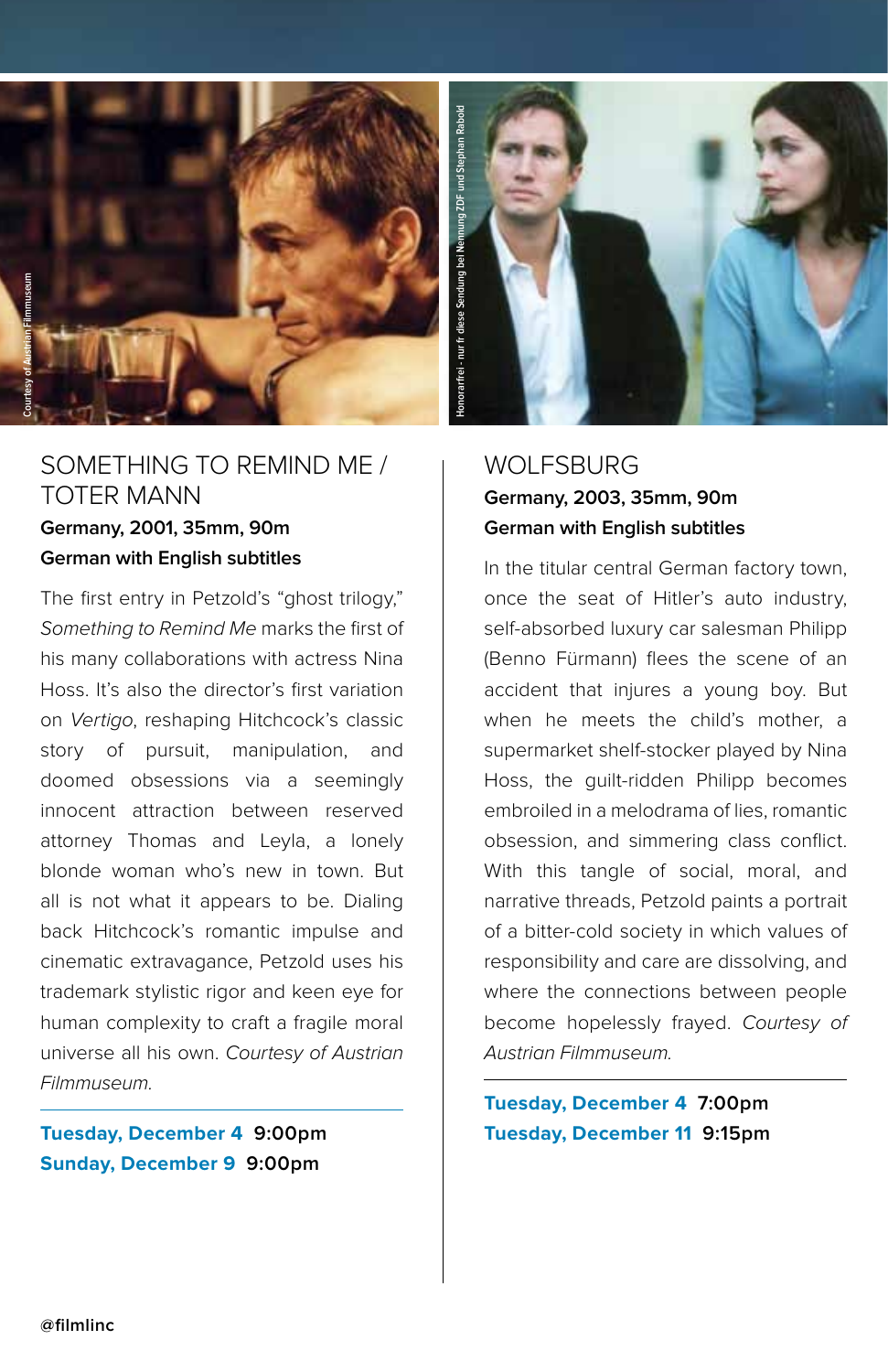

### GHOSTS / GESPENSTER **Germany/France, 2005, 35mm, 85m German and French with English subtitles**

The spectral figures at the center of Petzold's dark, oneiric film (the second in his "ghost trilogy") are young nomads on the margins of Europe's economy. Following a violent altercation in a Berlin park, Nina and Toni—two young women drifting between state institutions, foster homes, and menial work programs—forge an ambiguous but tender alliance. But an encounter with a well-to-do French couple convinced that Nina is their long-lost daughter, kidnapped as a toddler, reveals physical and mental scars and exposes them to the cruel indifference of the world. *Courtesy of the Goethe-Institut.*

### **Saturday, December 8 4:30pm Thursday, December 13 7:00pm**



### YFI I A **Germany, 2007, 35mm, 89m German with English subtitles**

Inspired by Herk Harvey's 1962 horror classic *Carnival of Souls*, Petzold's final entry in the "ghost trilogy" locates its chills in the cold cruelty of contemporary male-driven business culture. The title character, played with remarkable poise by Nina Hoss, is an eager businesswoman from the former East who discovers that the "good job" she's just landed in Hanover isn't as promising as it seems—and that her past life is not so easily left behind. Deftly pivoting between psychological horror and cool realism, *Yella* is at once an eerie reworking of genre norms and a potent rumination on neoliberal capitalism following the uneven reunification of the two Germanies.

**Sunday, December 2 4:00pm** Q&A with Christian Petzold **Sunday, December 9 4:15pm**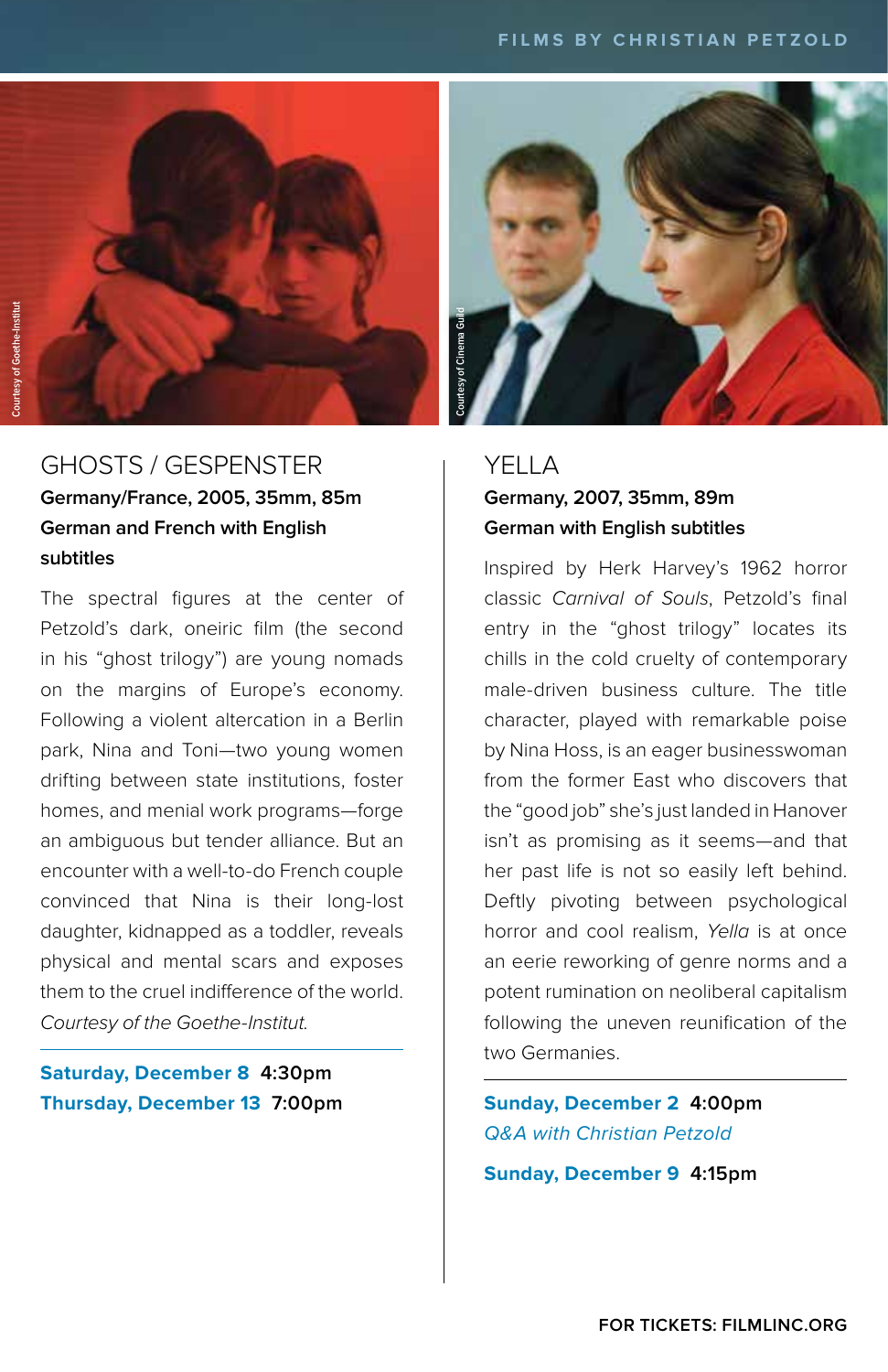

**subtitles**

### **JERICHOW Germany, 2008, 35mm, 93m German and Turkish with English**

In this unofficial adaptation of James M. Cain's *The Postman Always Rings Twice*, steely-eyed yet fragile Petzold regular Benno Fürmann plays Thomas, a hard-up Afghanistan war veteran who takes a job as a driver for Ali, a wealthy Turkish snack-bar entrepreneur. But his loyalty is tested when he meets Laura, Ali's quietly frustrated wife (Nina Hoss), and the two begin a dangerous affair. As the relationship intensifies, Ali's paranoia becomes more volatile, plunging the characters into a morass of lies and suspicion, beneath which simmer the xenophobia and economic inequities of contemporary Europe.

**Friday, November 30 9:15pm** Introduction by Christian Petzold

**Saturday, December 8 8:30pm**



### DREILEBEN: BEATS BEING DEAD **Germany, 2011, 88m German with English subtitles**

For the television miniseries *Dreileben,*  Petzold, Dominik Graf, and Christoph Hochhäusler each directed a feature film on the same subject—the escape of a convicted criminal in a small central German town—but told from completely different points of view and in radically contrasting styles. At the start of his genre-bending, wonderfully unpredictable *Beats Being Dead*, a convicted killer, released under police custody to pay his last respects to his late mother, escapes from a country hospital. But the film comes to center on two star-crossed lovers: Johannes, a shy young hospital orderly, and Bosnian refugee Ana, whom Johannes nobly rescues from the clutches of her abusive biker boyfriend. In the background, a police manhunt proceeds apace, while in the foreground Petzold reminds us that nothing can be as dangerous as first love. *Courtesy of the Goethe-Institut.*

**Thursday, December 6 9:00pm**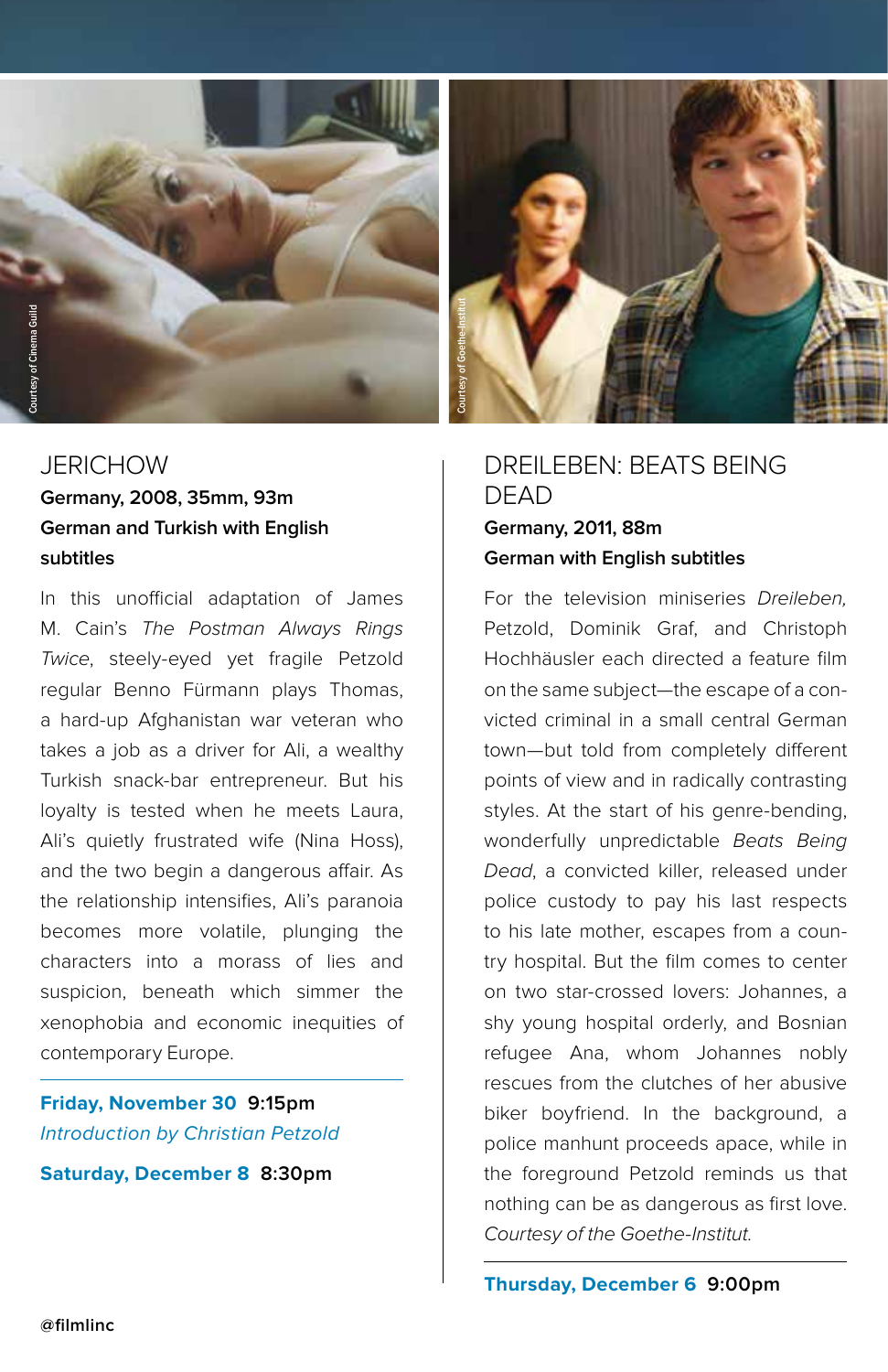

### **BARBARA Germany, 2012, 35mm, 105m German with English subtitles**

Set in 1980, the first chapter of Petzold's trilogy "Love in Times of Oppressive Systems" centers around a doctor—played by the incomparable Nina Hoss, in her fifth film with the director—exiled to a small town from East Berlin as punishment for applying for an exit visa from the GDR. Planning to flee for Denmark with her boyfriend, Barbara remains icy and withdrawn around her colleagues, particularly with the lead physician (the excellent Ronald Zehrfeld), who is hiding a secret of his own. With her patients, however, the guarded doctor is kind, warm, and protective, even risking her own safety for one of her charges. Masterfully controlled and totally absorbing, this Cold War thriller expertly details the costs of telling and withholding the truth. An NYFF50 selection. *Courtesy of the Goethe-Institut.*

### **Tuesday, December 11 7:00pm Thursday December 13 9:00pm**



### PHOENIX **Germany, 2014, 98m German with English subtitles**

Petzold's riveting film follows a concentration camp survivor (Nina Hoss) returning to Berlin in search of the husband she still loves, who may or may not have betrayed her to the Nazis. Set in the period immediately following the war that gave rise to the *Trümmerfilm* (literally "rubble film"), *Phoenix* is an engrossing reflection on the postwar reconstruction of identity couched as a noirish thriller of mistaken identity. Co-written with the late Harun Farocki, it is a precisely and exquisitely crafted chamber piece, resonant and gripping, softly building to a stunning finale.

#### *Preceded by:*

WHERE ARE YOU, CHRISTIAN PETZOLD? **Germany/France, 2017, 23m German with English subtitles Saturday, December 1 6:45pm** Introduction by Christian Petzold

**Sunday, December 9 6:30pm**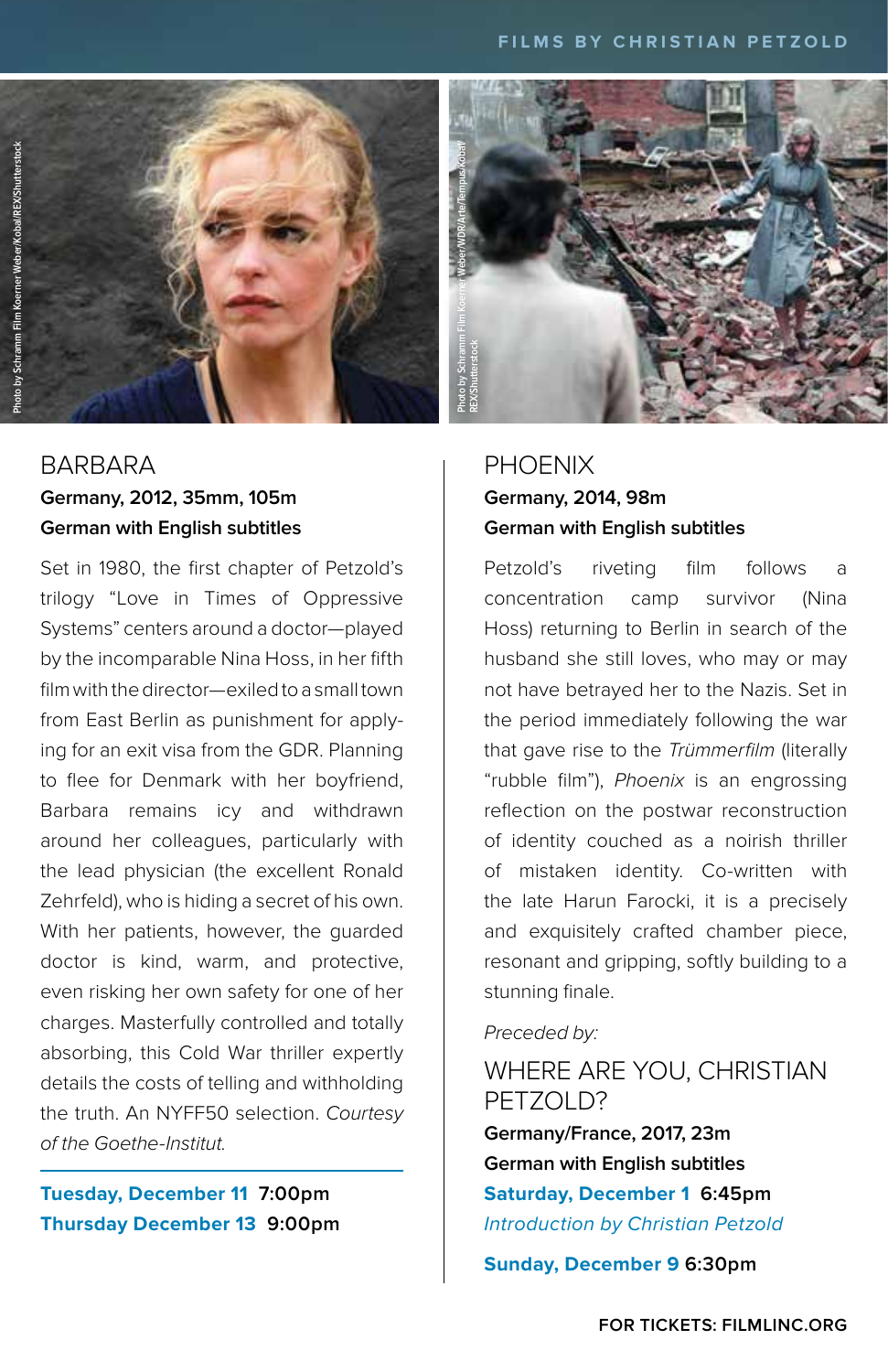

### **HARUN FAROCKI PROGRAM TRT: 117m**

The following films were major influences on Petzold's work.

### THE INTERVIEW / DIE BEWERBUNG

#### **Harun Farocki, Germany, 1997, 59m German with English subtitles**

Harun Farocki's darkly funny documentary investigates job application training courses for dropouts, recovered addicts, mid-level managers, and the long-term unemployed. Shot with the director's distinctive analytical rigor and keen irony—and scored with Neil Young's blistering guitar soundtrack for Jarmusch's *Dead Man*—Farocki's film mounts a bleak exposé into the corrosive effects of management culture and self-branding, in which hopeful job applicants slowly learn that their identities are commodities to be packaged and sold. The Interview was a source text for the humiliating job interviews seen in Petzold's *The Sex Thief*.

*Screening with:*

### NOTHING VENTURED / NICHT OHNE RISIKO **Harun Farocki, Germany, 2004, 58m German with English subtitles**

In *Nothing Ventured*, Harun Farocki trains his incisive gaze on the world of venture capital. A source of inspiration for the corporate world of Petzold's *Yella*, Farocki's deadpan observational documentary follows, over two days, the tense rituals of presentation and negotiation of entrepreneurs and bankers as they speculate on the futures of arcane products and business ventures. What emerges is a microcosm of global financialization and corporate business culture played out as a series of masculine performances, of offers and counterproposals, and of power struggles enacted behind a veneer of professionalism and acumen.

#### **Thursday, December 6 6:30pm**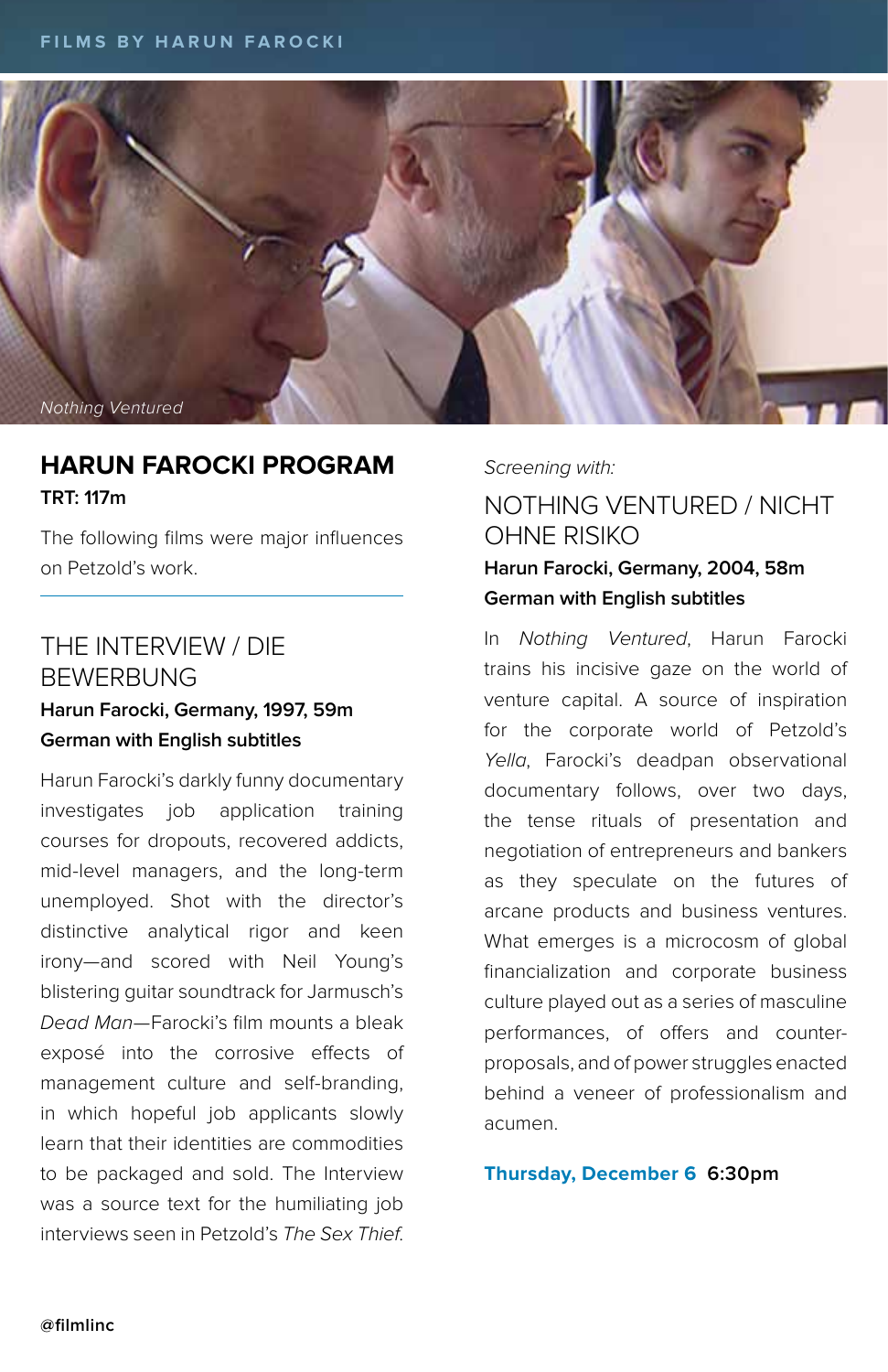### **All screenings & events take place in the SCHEDULE Walter Reade Theater unless otherwise noted**

#### **FRIDAY, NOVEMBER 30**

| <b>6:30</b> $\heartsuit$ Sneak Preview: Transit |  |
|-------------------------------------------------|--|
|-------------------------------------------------|--|

9:15  $\heartsuit$  Jerichow

#### **SATURDAY, DECEMBER 1**

| 1:30 | He Ran All the Way $+$ A Day in   |  |
|------|-----------------------------------|--|
|      | the Country                       |  |
|      | 4:00 $\bigcirc$ The State I Am In |  |
|      | 6:45 > Where Are You, Christian   |  |

- Petzold? + Phoenix
- 9:15 Some Came Running

#### **SUNDAY, DECEMBER 2**

| 2:00 | Oslo, August 31                 |  |
|------|---------------------------------|--|
|      | 4:00 $\heartsuit$ Yella         |  |
|      | 6:30 $\heartsuit$ The Sex Thief |  |
| 8:30 | The Woman Next Door             |  |

#### **MONDAY, DECEMBER 3**

No Screenings

#### **TUESDAY, DECEMBER 4**

| 4:00 | He Ran All the Way $+$ A Day in<br>the Country |
|------|------------------------------------------------|
| 7:00 | Wolfsbura                                      |
| 9:00 | Something to Remind Me                         |

#### **WEDNESDAY, DECEMBER 5**

No Screenings

#### **THURSDAY, DECEMBER 6**

| 3:30 | Some Came Running                   |  |
|------|-------------------------------------|--|
| 6:30 | The Interview + Nothing<br>Ventured |  |
|      |                                     |  |

9:00 P Dreileben: Beats Being Dead

#### **FRIDAY, DECEMBER 7**

Screenings in Elinor Bunin Munroe Film Center

- 4:00 The Woman Next Door
- 6:30 The State I Am In
- 9:00 Pilots + Süden

#### **SATURDAY, DECEMBER 8**

| 2:00<br>Le Petit lieutenant |
|-----------------------------|
|-----------------------------|

- **4:30** Ghosts
- 6:30 The Sex Thief
- 8:30 Jerichow

#### **SUNDAY, DECEMBER 9**

| 2:00 | The State I Am In                              |  |
|------|------------------------------------------------|--|
| 4:15 | Yella                                          |  |
| 6:30 | Phoenix + Where Are You,<br>Christian Petzold? |  |
| 9:00 | Something to Remind Me                         |  |

#### **MONDAY, DECEMBER 10**

No Screenings

#### **TUESDAY, DECEMBER 11**

| 7:00 | Barbara   |
|------|-----------|
| 9:15 | Wolfsburg |

#### **WEDNESDAY, DECEMBER 12**

Screenings in Elinor Bunin Munroe Film Center

7:00 Pilots + Suden 8:45 Cuba Libre

#### **THURSDAY, DECEMBER 13**

| 7:00 | Ghosts  |
|------|---------|
| 9:00 | Barbara |

#### CHRISTIAN PETZOLD IN-PERSON

#### **TICKETS**

\$10 Members \$12 Students, Seniors, Persons with Disabilities \$15 General Public

#### **SEE MORE AND SAVE WITH THE \$125 ALL-ACCESS PASS OR 3+ FILM PACKAGE**

#### TICKETS AT FILMLINC.ORG

**Acknowledgments:** Austrian Filmmuseum; Judith Revault d'Allonnes — Centre Pompidou; Deutsche Kinemathek; Goethe-Institut; German Films Service + Marketing GmbH; Institut français; The Match Factory; Music Box Films; Schramm Film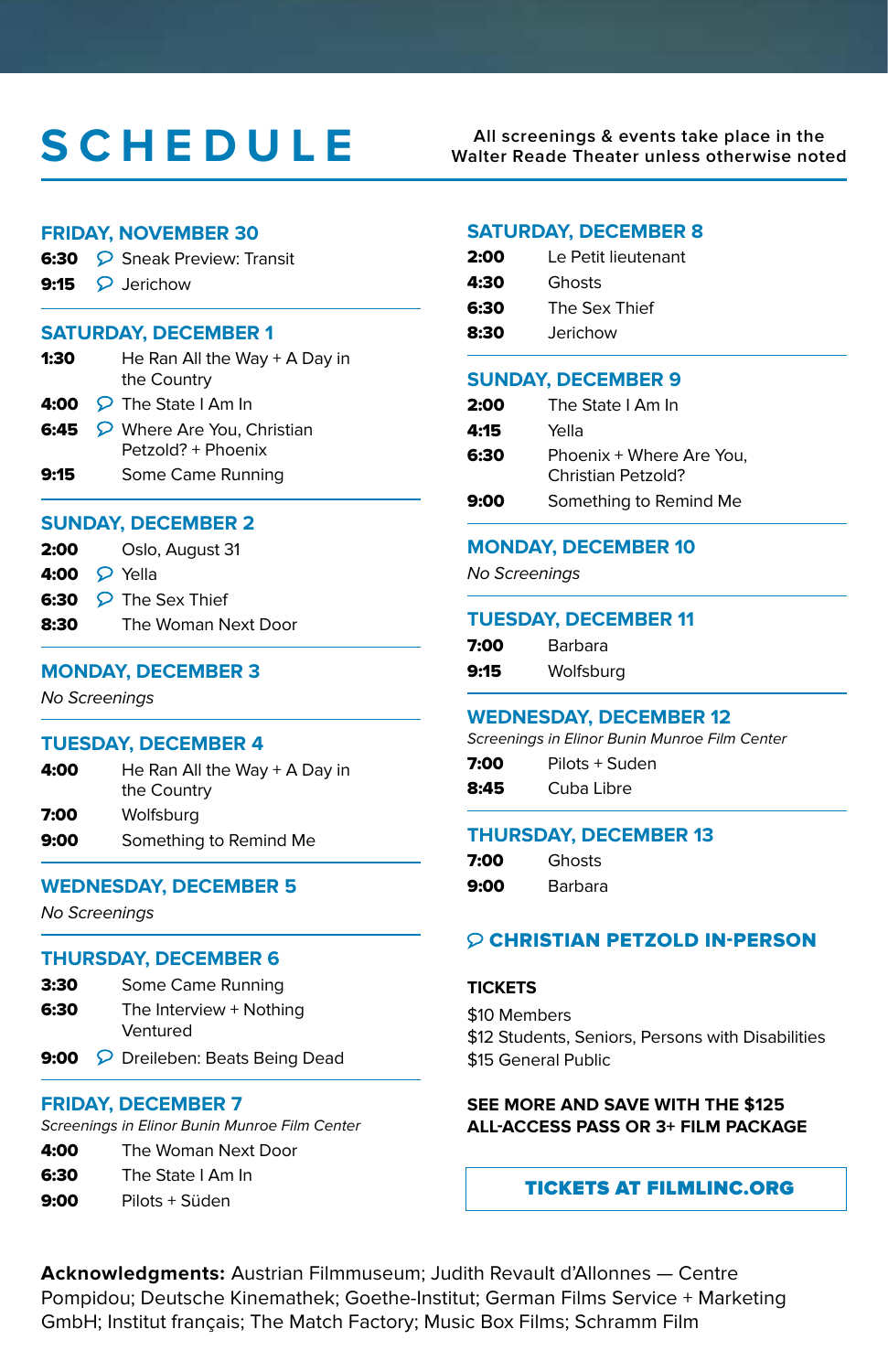

### CARTE BLANCHE: Christian Petzold **Selects**

### HE RAN ALL THE WAY **John Berry, USA, 1951, 35mm, 77m**

Before his career was cut short by the Hollywood blacklist and a fatal heart condition, John Garfield (*The Postman Always Rings Twice*) gave his final, chilling performance as a criminal wracked with paranoia. John Berry's subtle, doomladen noir follows a petty thief (Garfield) who takes a young, smitten girl (Shelley Winters) and her family hostage after a heist goes wrong. Garfield was a target of the House Un-American Activities Committee during its investigation of Communists in the entertainment industry, and his restive protagonist in *He Ran All the Way* is almost too real—a sweaty, desperate outsider masterminding his escape from the law.

*Screening with* 

### A DAY IN THE COUNTRY / PARTIE DE CAMPAGNE **Jean Renoir, France, 1936, 35mm, 40m French with English subtitles**

Based on a short story by Guy de Maupassant, Jean Renoir's touching featurette chronicles a single afternoon during which a mother and daughter picnic with two fishermen in the French countryside. Resplendent with idyllic images and attentive to complex internal psychology in a way that few feature-length films have managed, *A Day in the Country* is considered a small masterpiece in Renoir's filmography. It's a filmic poem that perfectly blends the naturalism of Maupassant's prose with the director's singular approach to impressionism. *Print courtesy of the Institut Français.*

**Saturday, December 1 1:30pm Tuesday, December 4 4:00pm**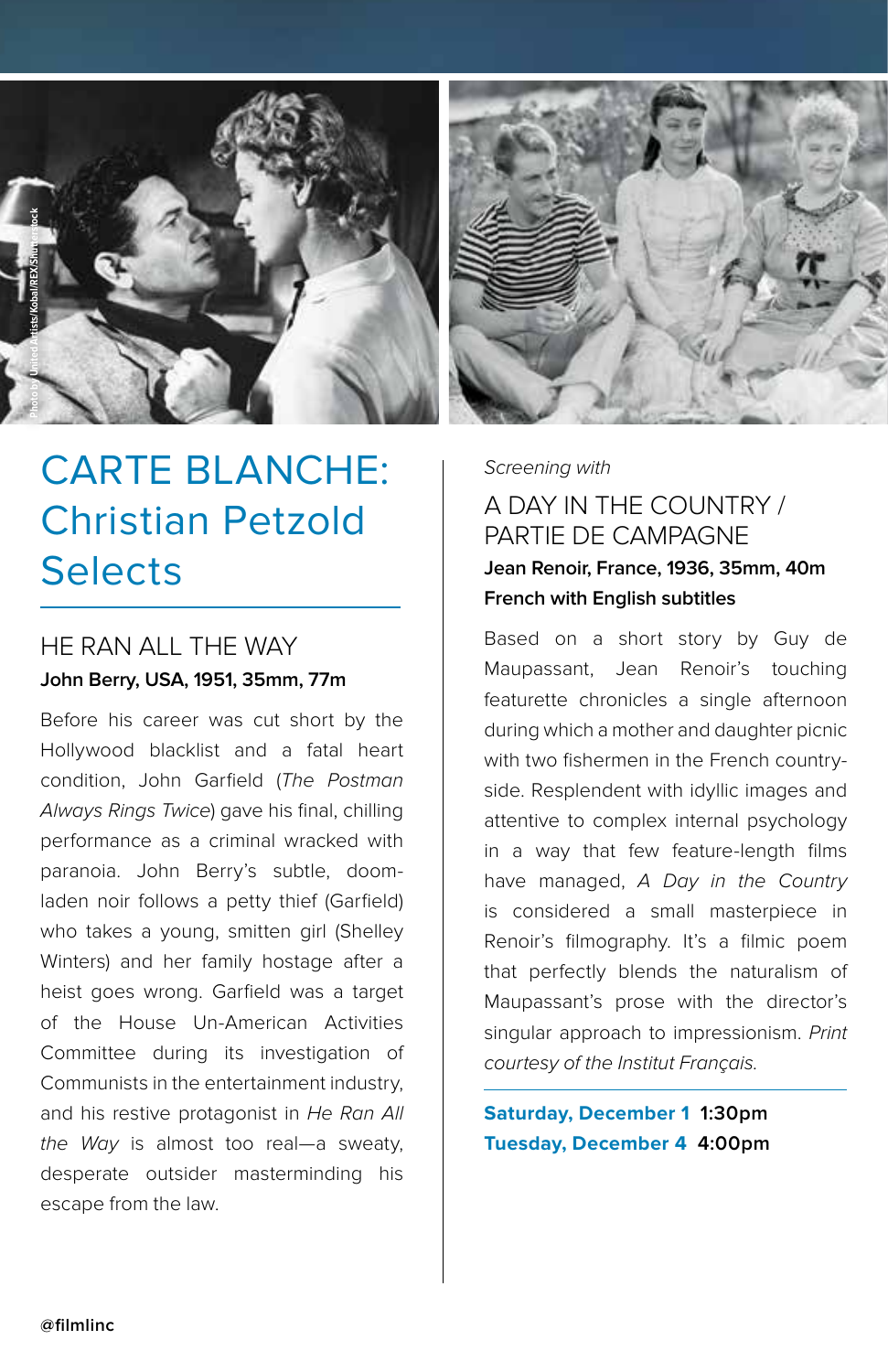

### OSLO, AUGUST 31ST / OSLO, 31. AUGUST

**Joachim Trier, Norway, 2011, 35mm, 95m English and Norwegian with English subtitles**

Daylight lingers at the end of August in Oslo, but the sun is no friend to Anders, a semi-recovered addict facing a new life which may not be too appealing without his former habits. Adapted from the same novel as Louis Malle's *The Fire Within* (1963), this subtle, haunting film follows Anders as he tries to adjust: making love, wandering through Oslo, interviewing for a job, seeing old friends, and trying to get comfortable with his new situation. Joachim Trier's first feature, *Reprise*, was a breakthrough for the director, and while that antic fiction was about friendship and hope, this second film, with its traces of Bresson, is something altogether different.

#### **Sunday, December 2 2:00pm**



### LE PETIT LIEUTENANT

**Xavier Beauvois, France, 2005, 35mm, 110m**

**French, Polish, and Russian with English subtitles**

Xavier Beauvois's tough, eruptive deconstruction of the police procedural follows Antoine (Jalil Lespert), a young police academy graduate from provincial Le Havre who joins a murder investigation within Paris's busiest precinct and forms a complicated mentorship with a newly sober officer, Caroline Vaudieu (Nathalie Baye). Meticulously crafted and featuring a strong ensemble, *Le Petit lieutenant* is keenly interested in the seemingly dull and tense routines inherent to a genre that is, ultimately, sustained by violence.

**Saturday, December 8 2:00pm**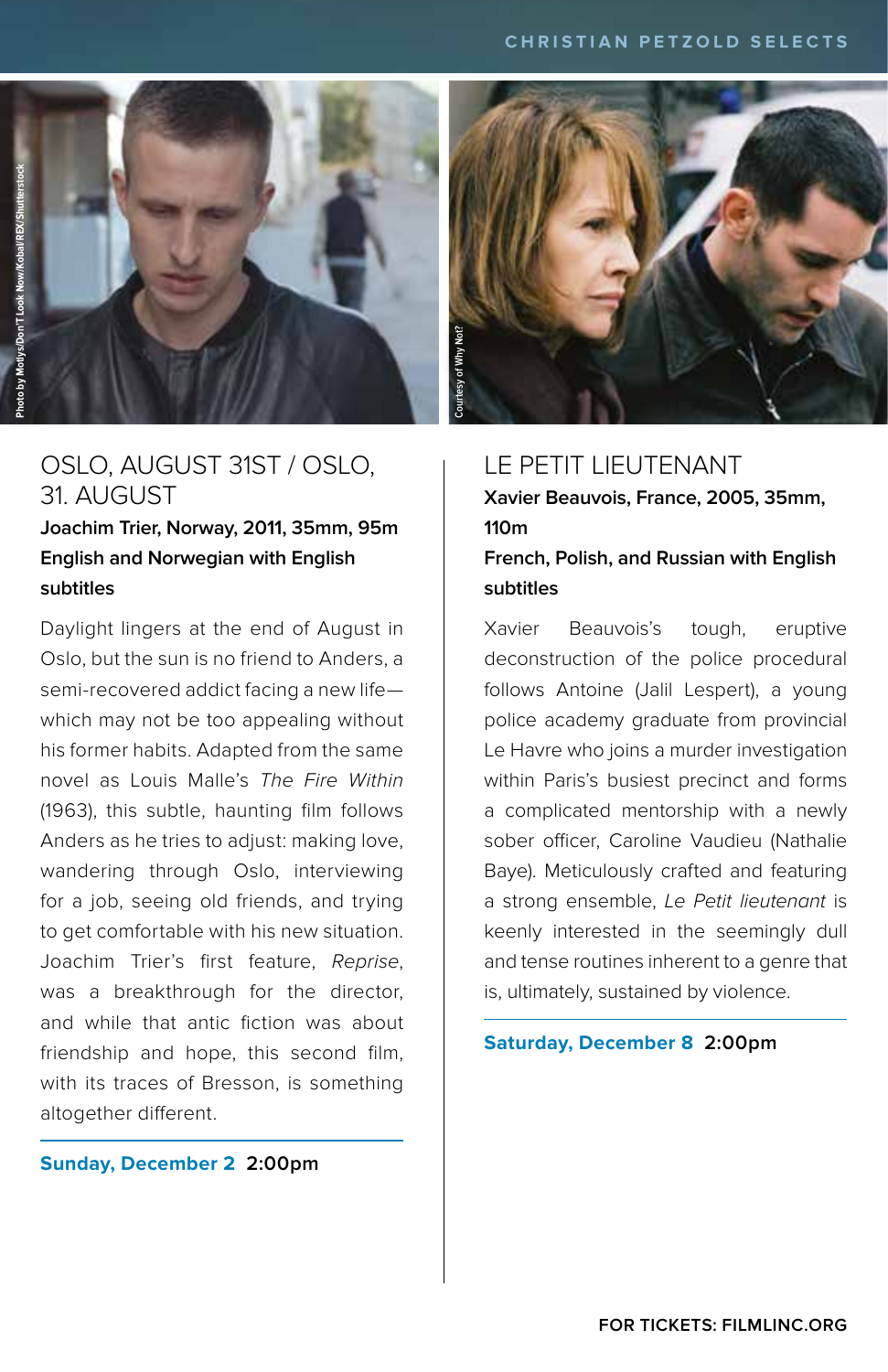



### SOME CAME RUNNING **Vincente Minnelli, USA, 1958, 35mm, 137m**

Five years after his triumphant turn in the film of James Jones's novel *From Here to Eternity*, Frank Sinatra stars in another Jones adaptation: the 1,200-page chronicle of postwar disillusionment and small-town hypocrisy *Some Came Running*, shrewdly directed by Vincente Minnelli. In one of his most textured portrayals, Sinatra is Dave Hirsh, an embittered ex-GI who returns to his Midwestern hometown to write the next chapter of his life. He's torn between the "respectable" influences of his social-climbing brother (Arthur Kennedy) and schoolteacher love interest (Martha Hyer), and the decadence embodied by gambler Dean Martin (brilliant in his first pairing with Sinatra) and floozy Shirley MacLaine (in her breakout role).

### **Saturday, December 1 9:15pm Thursday, December 6 3:30pm**

### THE WOMAN NEXT DOOR / LA FEMME D'À CÔTÉ

**François Truffaut, France, 1981, 35mm, 106m**

#### **French with English subtitles**

The penultimate film of his directing career, François Truffaut's domestic drama of erotic ambivalence unfolds with the taut, ominous pacing of a thriller. Gérard Depardieu plays Bernard, a happily married father who becomes fatefully entangled with a former lover, Mathilde (Fanny Ardant), when she and her husband and young son become the new tenants of a neighboring house. Bolstered by the camerawork of William Lubtchansky and a brooding, atmospheric score by Georges Delerue, *The Woman Next Door* is an incandescent fable of amour fou wreaking havoc on seemingly staid and stable lives in a sleepy provincial town.

**Sunday, December 2 8:30pm Wednesday, December 7 4:00pm**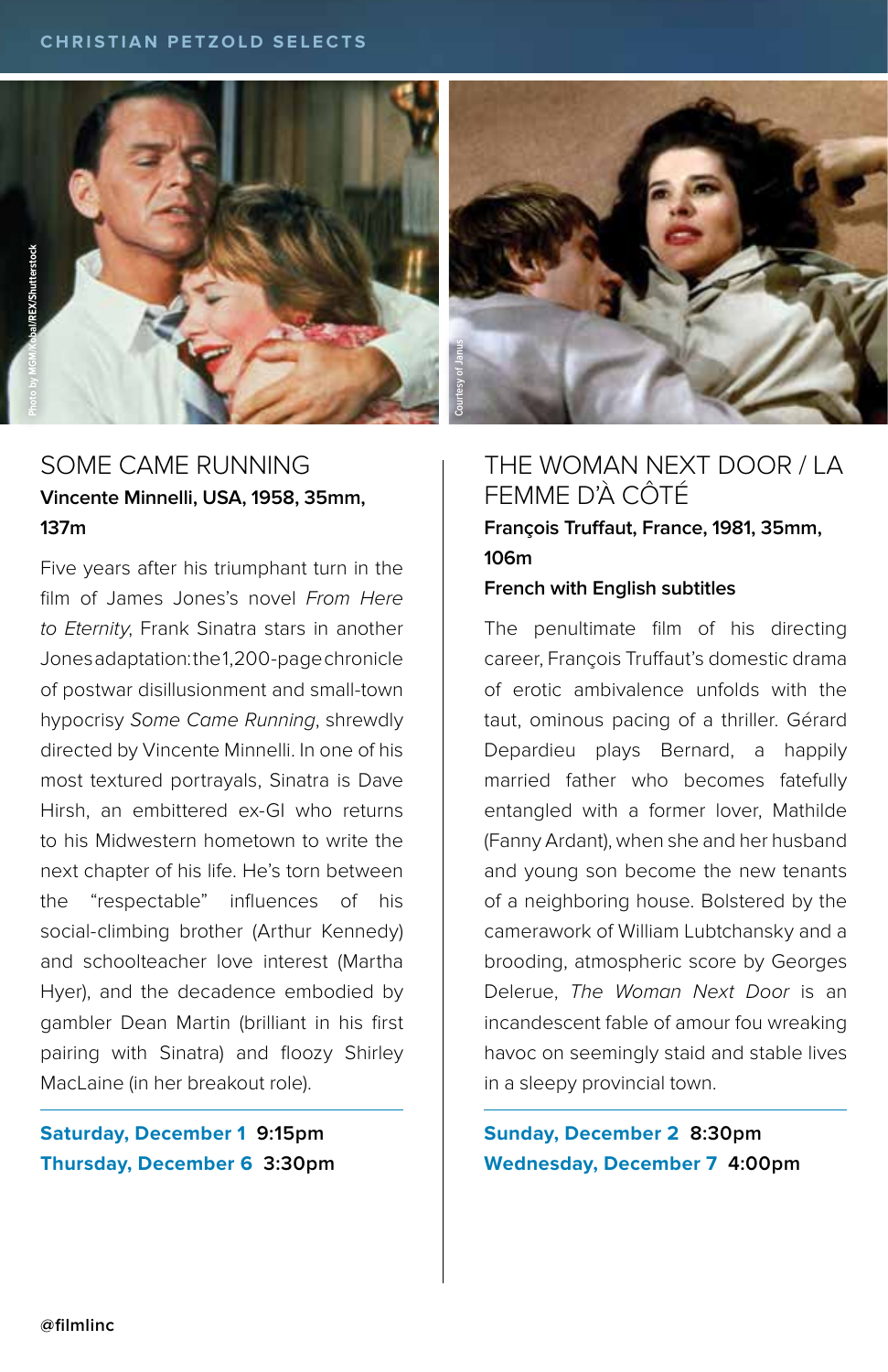GIVE THE GIFT OF FILM THIS HOLIDAY SEASON WITH A FILM SOCIETY MEMBERSHIP!

Celebrate cinema with the ultimate gift for the film lover in your life: a year of exclusive benefits and ticket discounts. Purchase a gift membership today and save 15% on the Contributor level and above: **filmlinc.org/gift**



## COMING IN DECEMBER

oe the

**SERIES & EVENTS**

Dec 10

CHAPO TRAP HOUSE PRESENTS: STARSHIP TROOPERS

Dec 11 & 13 FILM COMMENT FREE TALKS

Dec 14–Jan 3 JACQUES TOURNEUR, FEARMAKER

**NEW RELEASES**

Opens Dec 21 COLD WAR

Held Over! BURNING WILDLIFE **SHOPLIFTERS** 

FOR COMPLETE INFORMATION VISIT FILMLINC.ORG